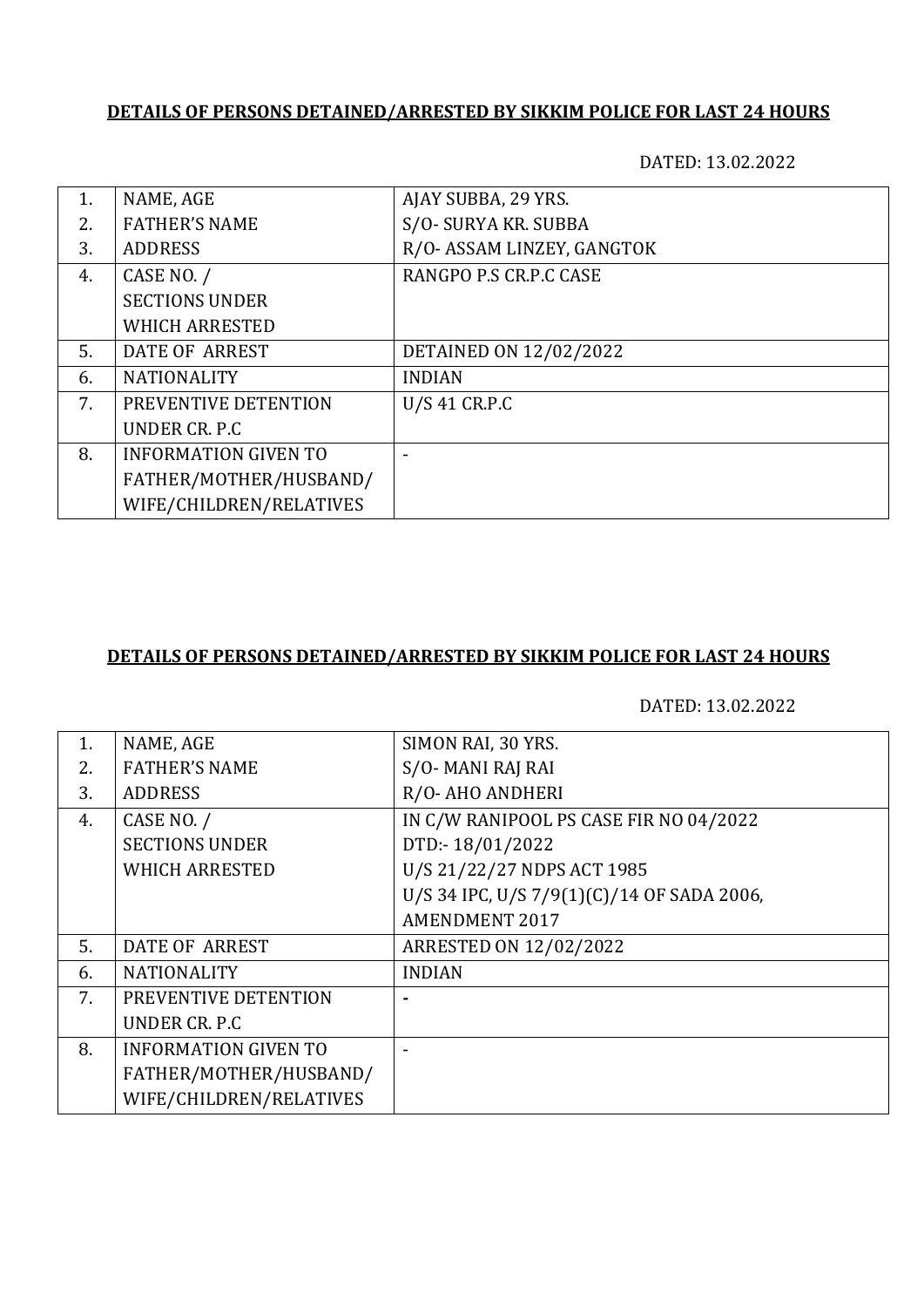DATED: 13.02.2022

| 1. | NAME, AGE                   | PRABHAT RAI, 37 YRS.     |
|----|-----------------------------|--------------------------|
| 2. | <b>FATHER'S NAME</b>        | S/O- BIR MAN RAI         |
| 3. | <b>ADDRESS</b>              | R/O-10TH BHUSUK          |
| 4. | CASE NO. /                  | RANIPOOL P.S CR.P.C CASE |
|    | <b>SECTIONS UNDER</b>       |                          |
|    | <b>WHICH ARRESTED</b>       |                          |
| 5. | <b>DATE OF ARREST</b>       | DETAINED ON 12/02/2022   |
| 6. | <b>NATIONALITY</b>          | <b>INDIAN</b>            |
| 7. | PREVENTIVE DETENTION        | U/S 41 CR.P.C            |
|    | UNDER CR. P.C               |                          |
| 8. | <b>INFORMATION GIVEN TO</b> |                          |
|    | FATHER/MOTHER/HUSBAND/      |                          |
|    | WIFE/CHILDREN/RELATIVES     |                          |

## **DETAILS OF PERSONS DETAINED/ARRESTED BY SIKKIM POLICE FOR LAST 24 HOURS**

| 1. | NAME, AGE                   | SONAM RAI, 32 YRS.                  |
|----|-----------------------------|-------------------------------------|
| 2. | <b>FATHER'S NAME</b>        | S/O-AGAM RAI                        |
| 3. | <b>ADDRESS</b>              | R/O-DARJEELING                      |
|    |                             | A/P- ARITHANG, GANGTOK, EAST SIKKIM |
| 4. | CASE NO. /                  | SADAR P.S CR.P.C CASE               |
|    | <b>SECTIONS UNDER</b>       |                                     |
|    | <b>WHICH ARRESTED</b>       |                                     |
| 5. | DATE OF ARREST              | DETAINED ON 12/02/2022              |
| 6. | <b>NATIONALITY</b>          | <b>INDIAN</b>                       |
| 7. | PREVENTIVE DETENTION        | U/S 41 CR.P.C                       |
|    | UNDER CR. P.C.              |                                     |
| 8. | <b>INFORMATION GIVEN TO</b> |                                     |
|    | FATHER/MOTHER/HUSBAND/      |                                     |
|    | WIFE/CHILDREN/RELATIVES     |                                     |
|    |                             |                                     |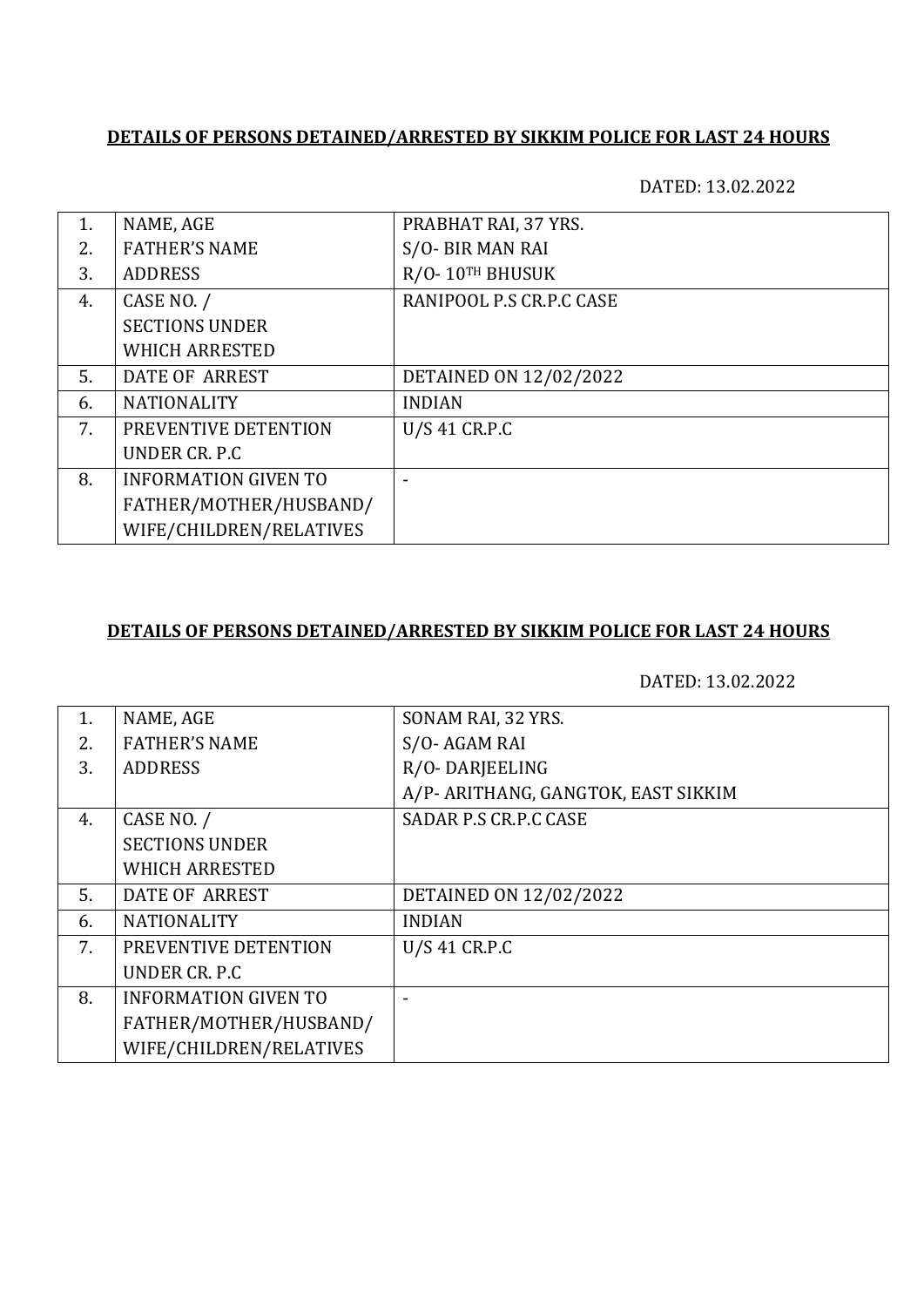DATED: 13.02.2022

| NAME, AGE                   | (I) FULCHAND KR. SINGH, 22 YRS.       |
|-----------------------------|---------------------------------------|
| <b>FATHER'S NAME</b>        | S/O-BABUL KR. SINGH                   |
| <b>ADDRESS</b>              | $R/O$ - BIHAR                         |
|                             | A/P- SISA GOLAI, GANGTOK, EAST SIKKIM |
|                             | (II) YUBANASWA CHAKRABORTY, 44 YRS.   |
|                             | S/O-LT. DEVDAS CHAKRABORTY            |
|                             | R/O- KOLKATA, WEST BENGAL             |
|                             | A/P- PANI HOUSE, GANGTOK, EAST SIKKIM |
| CASE NO. /                  | SADAR P.S C.M.V ACT CASE              |
| <b>SECTIONS UNDER</b>       |                                       |
| <b>WHICH ARRESTED</b>       |                                       |
| <b>DATE OF ARREST</b>       | BOTH DETAINED ON 12/02/2022           |
| <b>NATIONALITY</b>          | <b>INDIANS</b>                        |
| PREVENTIVE DETENTION        | U/S 202 CMV ACT, 1988                 |
| UNDER CR. P.C.              |                                       |
| <b>INFORMATION GIVEN TO</b> |                                       |
| FATHER/MOTHER/HUSBAND/      |                                       |
| WIFE/CHILDREN/RELATIVES     |                                       |
|                             |                                       |

#### **DETAILS OF PERSONS DETAINED/ARRESTED BY SIKKIM POLICE FOR LAST 24 HOURS**

| 1. | NAME, AGE                   | KARAN TAMANG, 22 YRS.    |
|----|-----------------------------|--------------------------|
| 2. | <b>FATHER'S NAME</b>        | S/O- KRISHNA BDR. TAMANG |
| 3. | <b>ADDRESS</b>              | R/O-TADONG, EAST SIKKIM  |
| 4. | CASE NO. /                  | SADAR P.S CR.P.C CASE    |
|    | <b>SECTIONS UNDER</b>       |                          |
|    | <b>WHICH ARRESTED</b>       |                          |
| 5. | DATE OF ARREST              | DETAINED ON 12/02/2022   |
| 6. | <b>NATIONALITY</b>          | <b>INDIAN</b>            |
| 7. | PREVENTIVE DETENTION        | U/S 151 CR.P.C           |
|    | UNDER CR. P.C.              |                          |
| 8. | <b>INFORMATION GIVEN TO</b> |                          |
|    | FATHER/MOTHER/HUSBAND/      |                          |
|    | WIFE/CHILDREN/RELATIVES     |                          |
|    |                             |                          |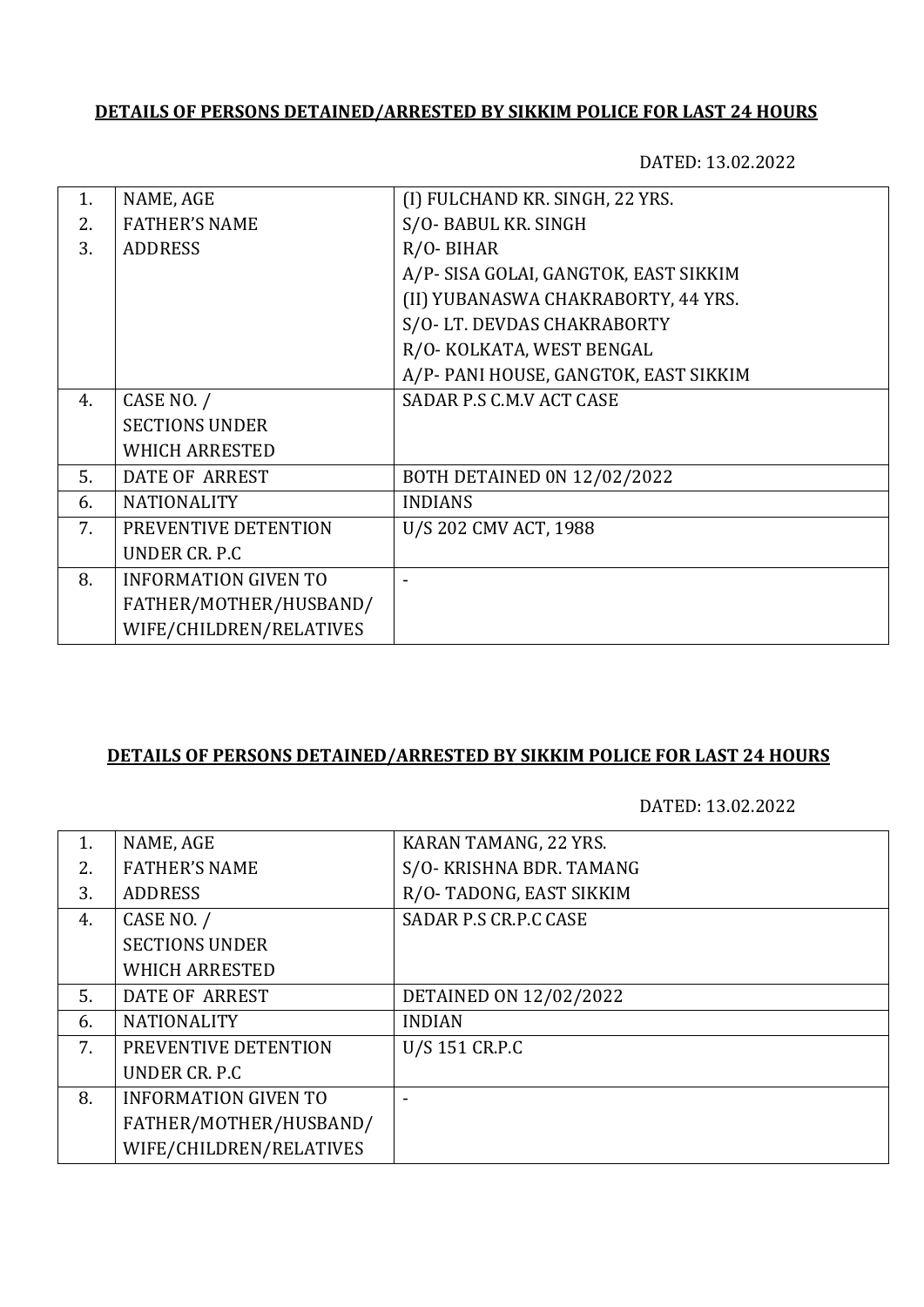DATED: 13.02.2022

|    | NAME, AGE                   | DAWA MUKHIA, 32 YRS.               |
|----|-----------------------------|------------------------------------|
| 2. | <b>FATHER'S NAME</b>        | S/O-SANTOSH MUKHIA                 |
| 3. | <b>ADDRESS</b>              | R/O- BYEPASS, GANGTOK, EAST SIKKIM |
| 4. | CASE NO. /                  | <b>SADAR P.S SPA CASE</b>          |
|    | <b>SECTIONS UNDER</b>       |                                    |
|    | <b>WHICH ARRESTED</b>       |                                    |
| 5. | DATE OF ARREST              | DETAINED ON 12/02/2022             |
| 6. | <b>NATIONALITY</b>          | <b>INDIAN</b>                      |
| 7. | PREVENTIVE DETENTION        | U/S 169 (B) SPA, 2008              |
|    | UNDER CR. P.C.              |                                    |
| 8. | <b>INFORMATION GIVEN TO</b> |                                    |
|    | FATHER/MOTHER/HUSBAND/      |                                    |
|    | WIFE/CHILDREN/RELATIVES     |                                    |

# **DETAILS OF PERSONS DETAINED/ARRESTED BY SIKKIM POLICE FOR LAST 24 HOURS**

| 1. | NAME, AGE                   | KRISHNA BDR. KAMI, 46 YRS |
|----|-----------------------------|---------------------------|
| 2. | <b>FATHER'S NAME</b>        | S/O-LT TEJ BDR. KAMI      |
| 3. | <b>ADDRESS</b>              | R/O- KERABARI, S/SIKKIM   |
| 4. | CASE NO. /                  | MELLI P.S CR.P.C CASE     |
|    | <b>SECTIONS UNDER</b>       |                           |
|    | <b>WHICH ARRESTED</b>       |                           |
| 5. | DATE OF ARREST              | DETAINED ON 12/02/2022    |
| 6. | <b>NATIONALITY</b>          | <b>INDIAN</b>             |
| 7. | PREVENTIVE DETENTION        | U/S 151 CR.P.C            |
|    | UNDER CR. P.C.              |                           |
| 8. | <b>INFORMATION GIVEN TO</b> |                           |
|    | FATHER/MOTHER/HUSBAND/      |                           |
|    | WIFE/CHILDREN/RELATIVES     |                           |